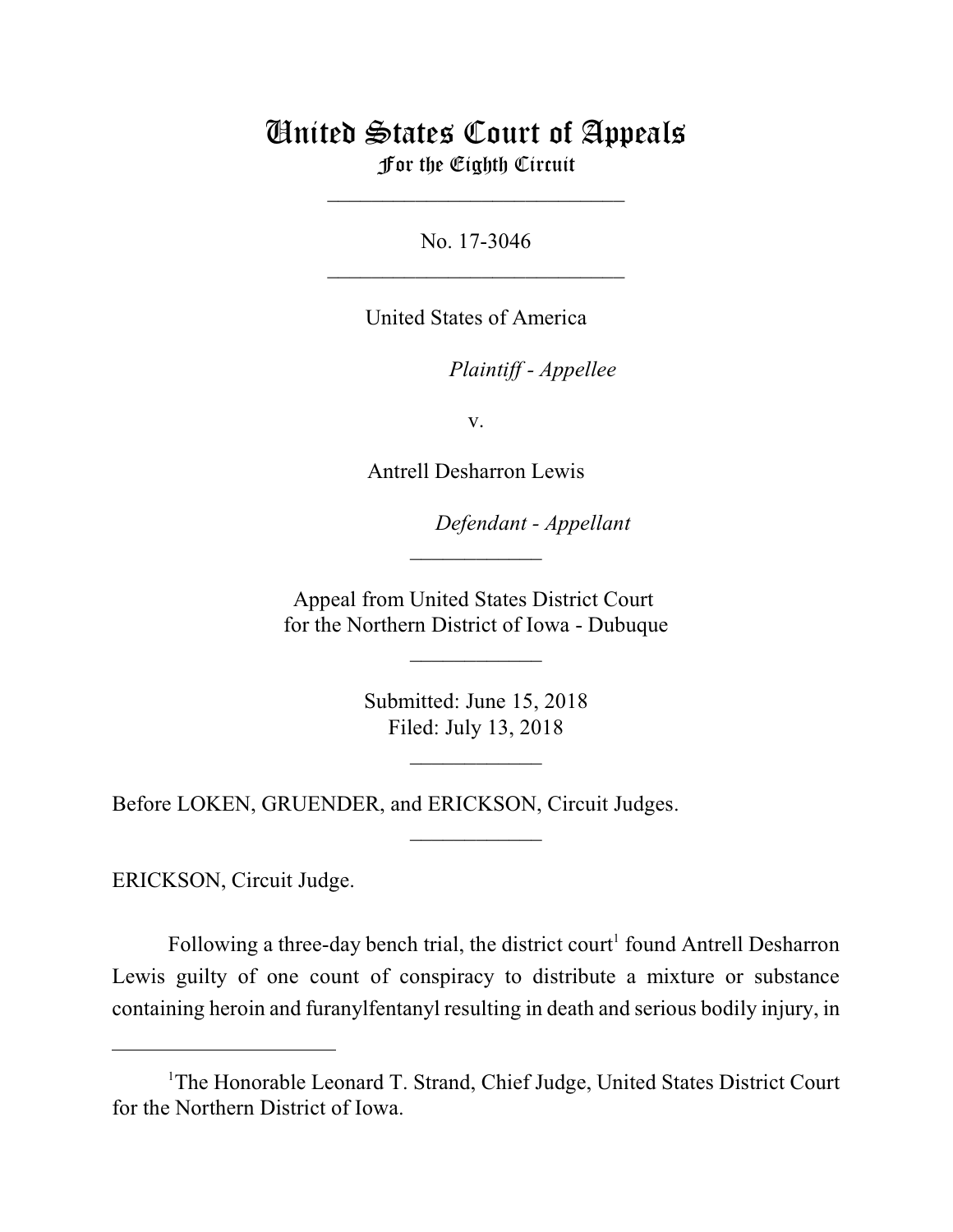violation of 21 U.S.C.  $\S$  813, 841(a)(1), 841(b)(1)(C), and 846; and one count of distribution of a mixture or substance containing heroin and furanyl fentanyl resulting in death and serious bodily injury, in violation of 21 U.S.C. §§ 813, 841(a)(1), and  $841(b)(1)(C)$ . The court sentenced Lewis to concurrent terms of 252 months' imprisonment to be followed by concurrent three-year terms of supervised release.

On appeal, Lewis argues the evidence was insufficient to support the convictions because (1) other individuals might have distributed the heroin laced with furanylfentanyl that caused the death and/or serious bodily injuries; (2) the government failed to establish "but-for" causation due to the intervening act of redistribution by another individual; (3) no conspiracy existed between Lewis and the individual who distributed the drugs to the victims; and (4) the government failed to prove Lewis knowingly distributed an analogue of a controlled substance. Having jurisdiction under 28 U.S.C. § 1291, we affirm.

## **I. Background**

Joshua Manning testified that for about two months prior to March 2, 2016, he had been obtaining heroin from Lewis in Dubuque, Iowa. Manning usually conducted a couple of transactions with Lewis each week involving half gram or gram quantities. He was sometimes joined by his friend Jeremy Nadermann on these trips to Dubuque.

According to Manning's testimony, on March 2, 2016, he contacted Lewis about obtaining five grams of heroin on a "front."<sup>2</sup> Manning asked Nadermann to go

 $A$  "front" in the context of drug trafficking simply means payment for drugs is made at a later date, presumably after smaller portions are sold and the proceeds from the sales are collected.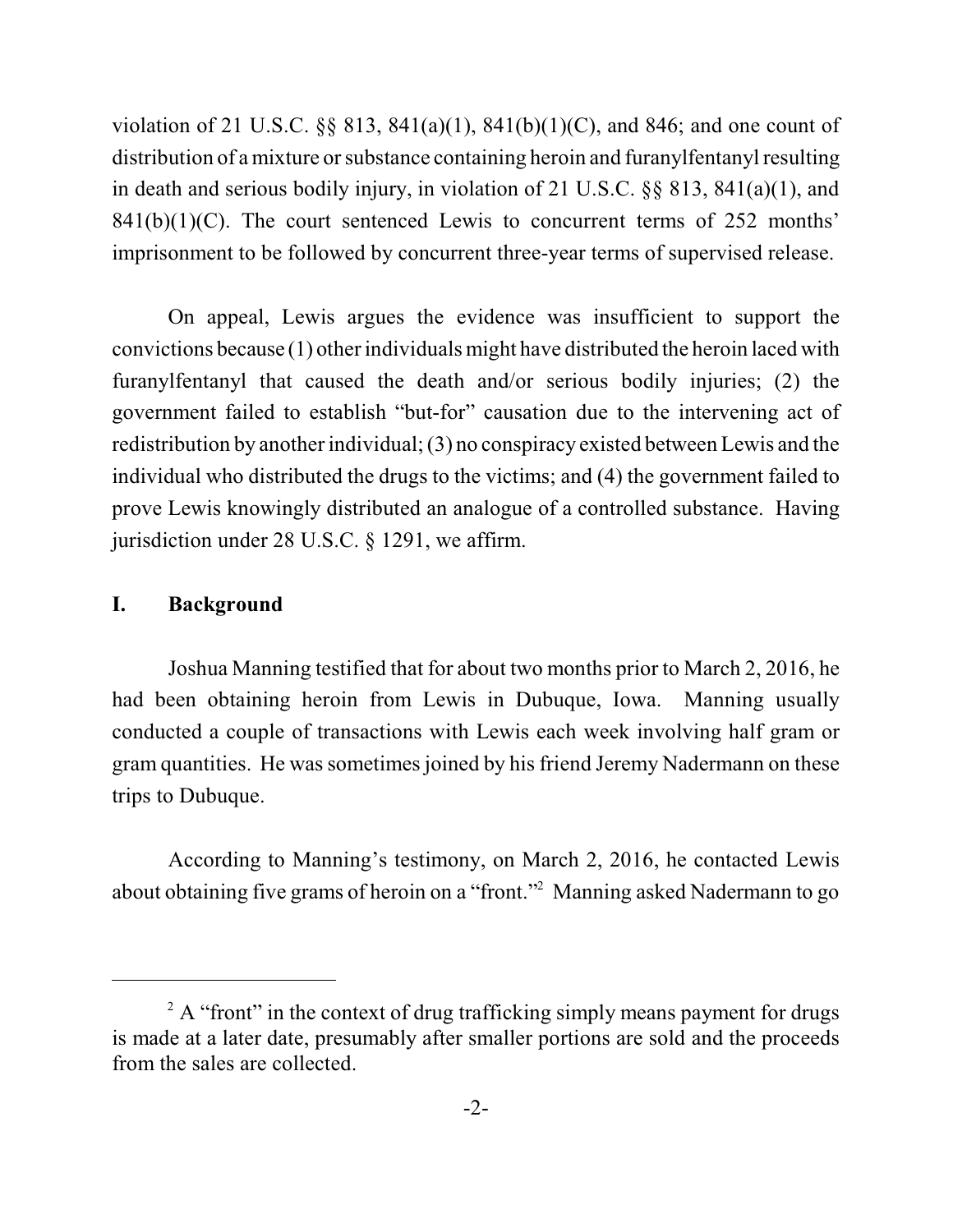with him because Manning did not have a vehicle. Manning intended to give one or two grams of heroin to Nadermann for letting him use a car to make the trip.

Nadermann and Manning joined bytwo other individuals, Michael Vanamburg and Anthony Kelly, drove to Dubuque for the purpose of obtaining heroin. Manning testified he gave Lewis \$200 in proceeds from Manning's sale of previously-fronted heroin. Manning explained at trial that five grams was the largest quantity he had received from Lewis in a single transaction. Nadermann confirmed during his testimony that a meeting was arranged with Lewis on March 2, 2016, to obtain heroin. Nadermann added that there was some discussion about the four of them pooling their money together to obtain a larger amount of heroin, which they would then divide into portions. According to Manning, Lewis agreed to front five grams of heroin to him for \$800.

After Manning received the heroin, Nadermann requested the group drive to Jeremy Stierman's residence in Dubuque. Manning testified that he and Nadermann went inside Stierman's apartment while Vanamburg and Kelly stayed in the car. Manning weighed out one or two grams of heroin for Nadermann and a "50 bag" (about 0.2 grams) for Vanamburg. Manning put the rest in a bag. After dividing the heroin into portions, Manning and Nadermann returned to the vehicle to get high. Manning gave Vanamburg the "50 bag." Manning used a spoon and water to prepare a liquid mixture and drew some of it into a syringe for his use, and then gave the spoon to Kelly so he could use what was left.

Manning testified that he believed the substance he received from Lewis on March 2, 2016, was more potent than what he usually received. He described feeling a more intense high. Nadermann testified that he used some of the heroin Manning received from Lewis that evening and experienced a "strong weird feeling" but did not lose consciousness. In a very short period of time after using the heroin inside the vehicle, Manning noticed that Kelly was unresponsive in the backseat. Manning and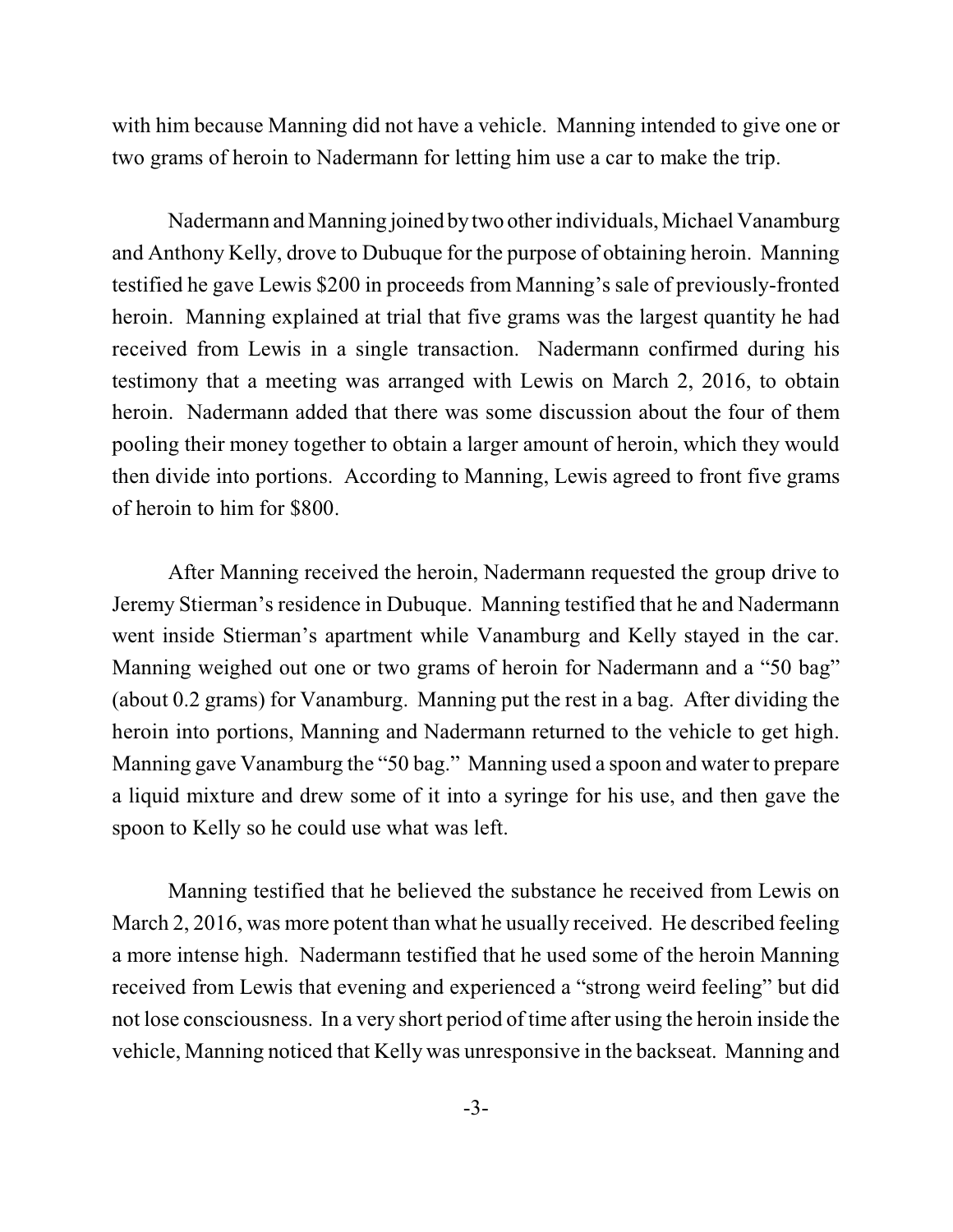Nadermann attempted to revive Kelly. When they were unsuccessful, Manning took his portion of heroin back to Stierman's apartment and called 911. During the emergency call, Nadermann advised Manning that Vanamburg, too, was unresponsive.

Before emergency responders arrived on scene, Manning testified that he saw Nadermann throw what Manning believed to be a syringe and Nadermann's portion of the heroin into a snowbank. Emergency responders, suspecting opiate overdoses, testified they administered Narcan and revived both Kelly and Vanamburg. Once alert, Kelly and Vanamburg were transported to the hospital in ambulances. Dr. Joshua Pruitt, an emergency room physician, the deputy medical examiner for Linn County, Iowa, and the chief medical examiner for Cedar County, Iowa, testified at trial. Dr. Pruitt testified that, upon review of the evidence, it was his opinion that Kelly was rendered unconscious because of an opiate overdose and that Kelly was at serious risk of death without medical intervention. Dr. Pruitt also testified that Vanamburg faced the same risks and that Vanamburg would not have been in that situation without the use of an opiate. Dr. Pruitt noted that Vanamburg had been prescribed Oxycodone, but discounted the possibility that Vanamburg's overdose was caused by the prescription medication, as he was using it as directed and the frequency dosage would not cause the effects Vanamburg experienced. Dr. Pruitt opined that Oxycodone was not the cause of Vanamburg's overdose.

During the search of the vehicle, law enforcement officers found a metal spoon containing some residue and a small cotton swab. The items were sent to the crime lab for testing. The lab report indicated the substance on the spoon was heroin and furanylfentanyl. In the rear passenger door pocket, officers found a small plastic baggie with a white rock substance. The lab report indicated the substance in the baggie contained a mixture of heroin and furanylfentanyl. The substance weighed 0.12 grams.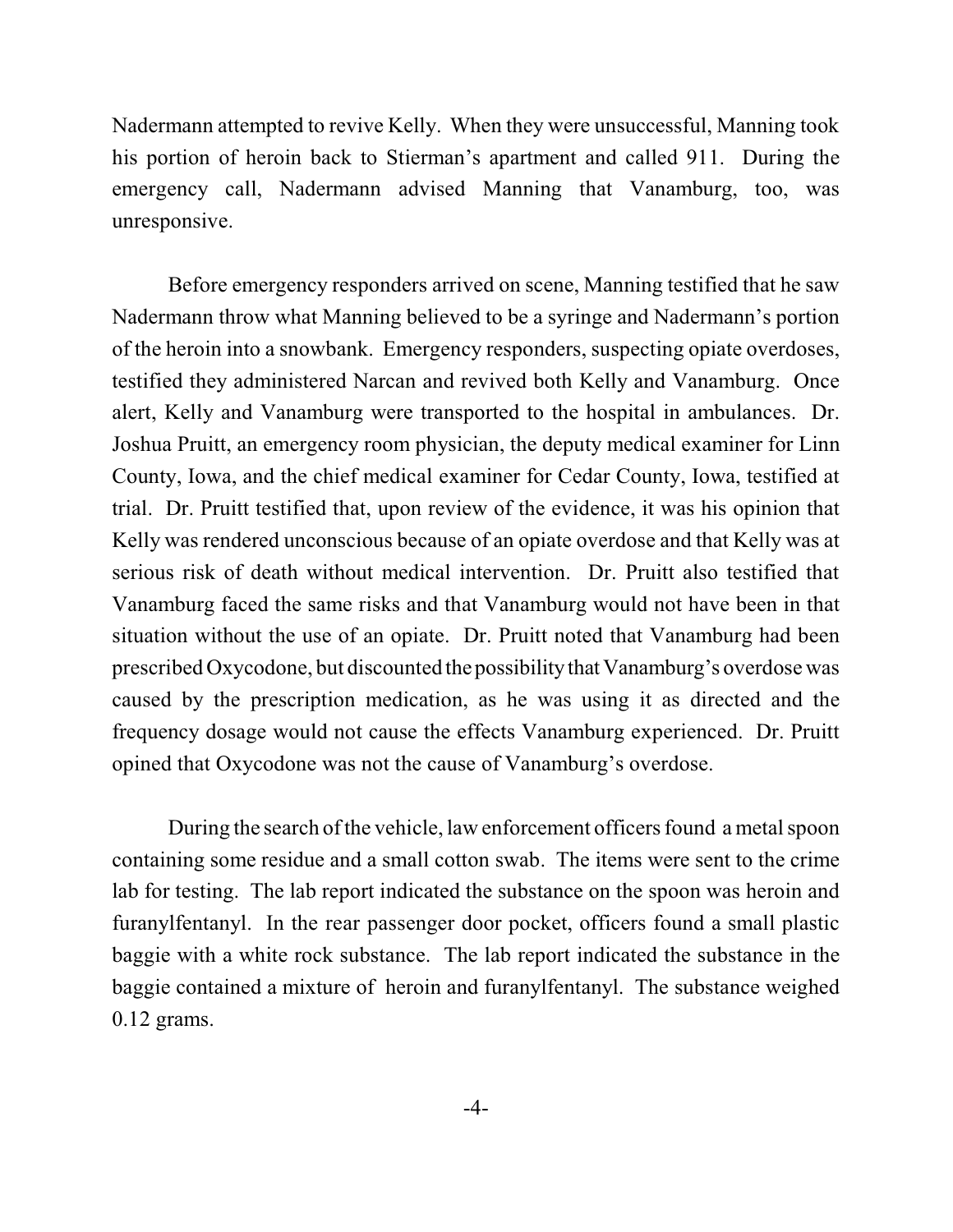Manning admitted he provided false information to law enforcement about the details of Kelly's and Vanamburg's heroin usage because he did not want to go to jail. Manning and Nadermann were not arrested and were allowed to leave the scene. Manning testified that after they left, Nadermann went back to Stierman's apartment to get Manning's heroin as well as the heroin and syringe Nadermann had thrown in a snowbank. Nadermann denied that he went back to Stierman's apartment. Nadermann testified that he and Manning drove to the hospital to check on Vanamburg and Kelly, but upon arriving decided not to go inside. According to Nadermann, he then parted ways with Manning. Nadermann drove back to Maquoketa while Manning stayed in Dubuque at his mother's house.

Brian Koster, Stierman's co-worker, testified at trial. He testified that during the evening of March 2, 2016, he was at Stierman's apartment. Stierman told Koster that he intended to use drugs that night. Koster was not a drug user and did not see Stierman use drugs that night. Koster was present at Stierman's apartment when two men arrived, went to the kitchen with Stierman for about 15 minutes, and then left. Koster identified one of the men as Manning. Koster was also present when Manning returned to the apartment and announced one of his friends had stopped breathing in the car. Koster was concerned about getting into trouble for being in the presence of drugs, so he asked Stierman if drugs were inside the apartment. Stierman confirmed the presence of drugs. Koster told Stierman he should get rid of them. According to Koster, Stierman left the apartment and came back about one minute later. Koster and Stierman remained in the apartment while emergency responders and law enforcement officers addressed the situation outside. About an hour after law enforcement officers cleared the scene, Koster left Stierman's apartment and drove home.

In the early morning hours of March 3, 2016, Nadermann sent text messages to Stierman. Stierman did not respond to any of the messages. Koster talked on the phone to Stierman when Koster arrived home. He noticed Stierman's state of mind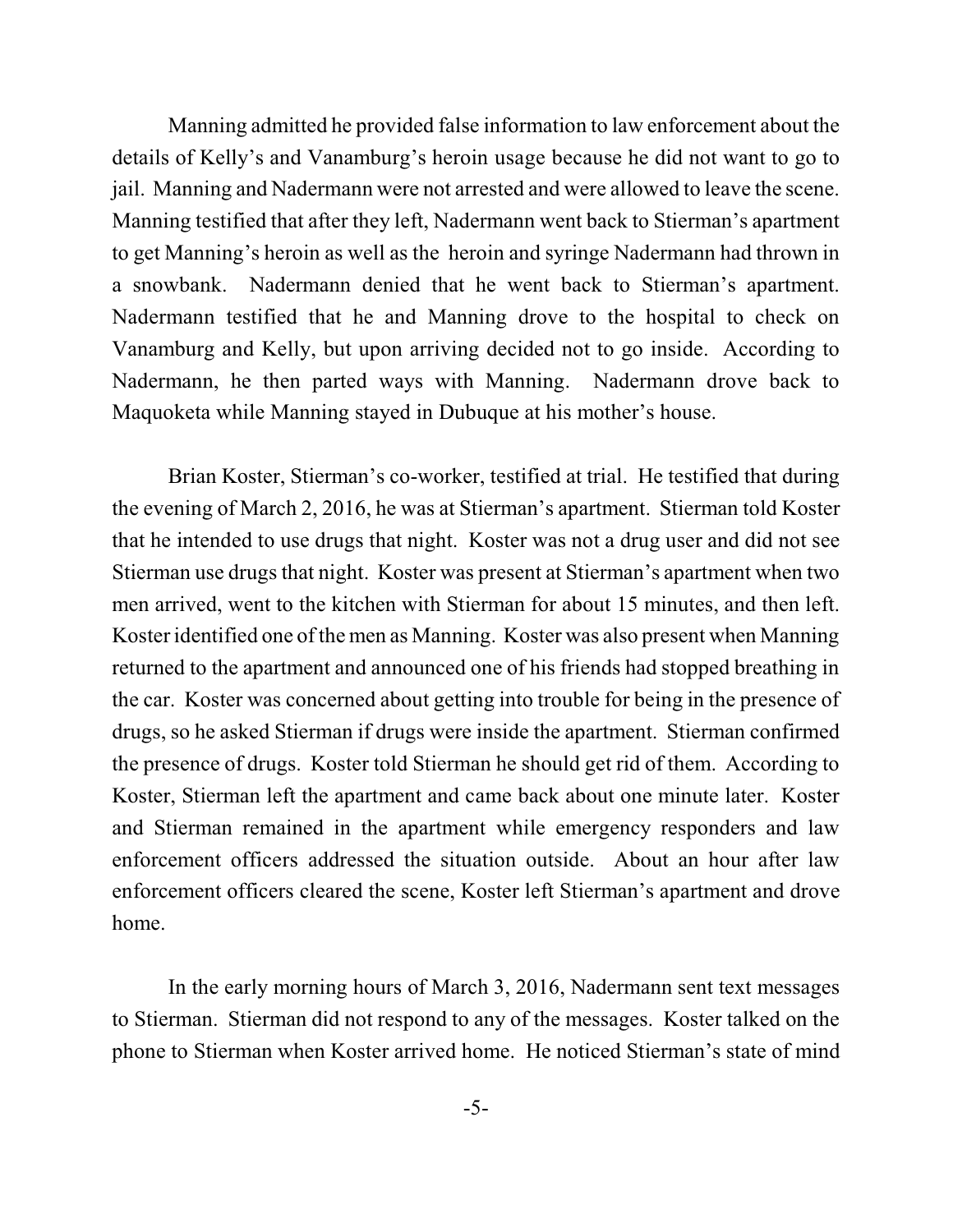was different and Stierman sounded intoxicated. At 2:44 a.m. on March 3, 2016, almost immediately after the telephone conversation ended, Stierman sent a text message to Koster that stated:

So I just wanted to get my story straight again in case jerry asks . . . as far as cops go we're in the clear im just hoping jerry isn't suspicious and at least ill have you as an alibi . . . just like we talked about me and you were havin a few beers after work when some random dudes just knocked on my door . . . call me when you can.

Koster testified that "jerry" was Stierman's landlord and he was also Koster's landlord.

At 2:07 p.m. on March 3, Stierman's father arrived at Stierman's apartment to pick up Stierman and take him to work, as they worked at the same manufacturing company and Stierman's father often gave Stierman a ride to work. When Stierman did not come out, Stierman's father drove to work. He became concerned when he learned Stierman did not show up for work. He called Stierman's sister during his break around 7:00 p.m. She drove to Stierman's apartment and found Stierman dead inside his apartment.

Dubuque County Sheriff's Officer Adam Williams testified that a baggie containing a substance was found in a kitchen cabinet in Stierman's apartment and a small amount of white powder was found on the kitchen counter. A lab report identified the baggie contents as 0.14 grams of furanylfentanyl and heroin. The powder on the counter consisted of furanylfentanyl.

Manning testified that the only drugs in his possession on March 2-3, 2016, were those he had obtained fromLewis. Manning acknowledged that Nadermann had "a little bit" of heroin with him when Nadermann picked Manning up, but that the group had stopped during the trip and used Nadermann's heroin before meeting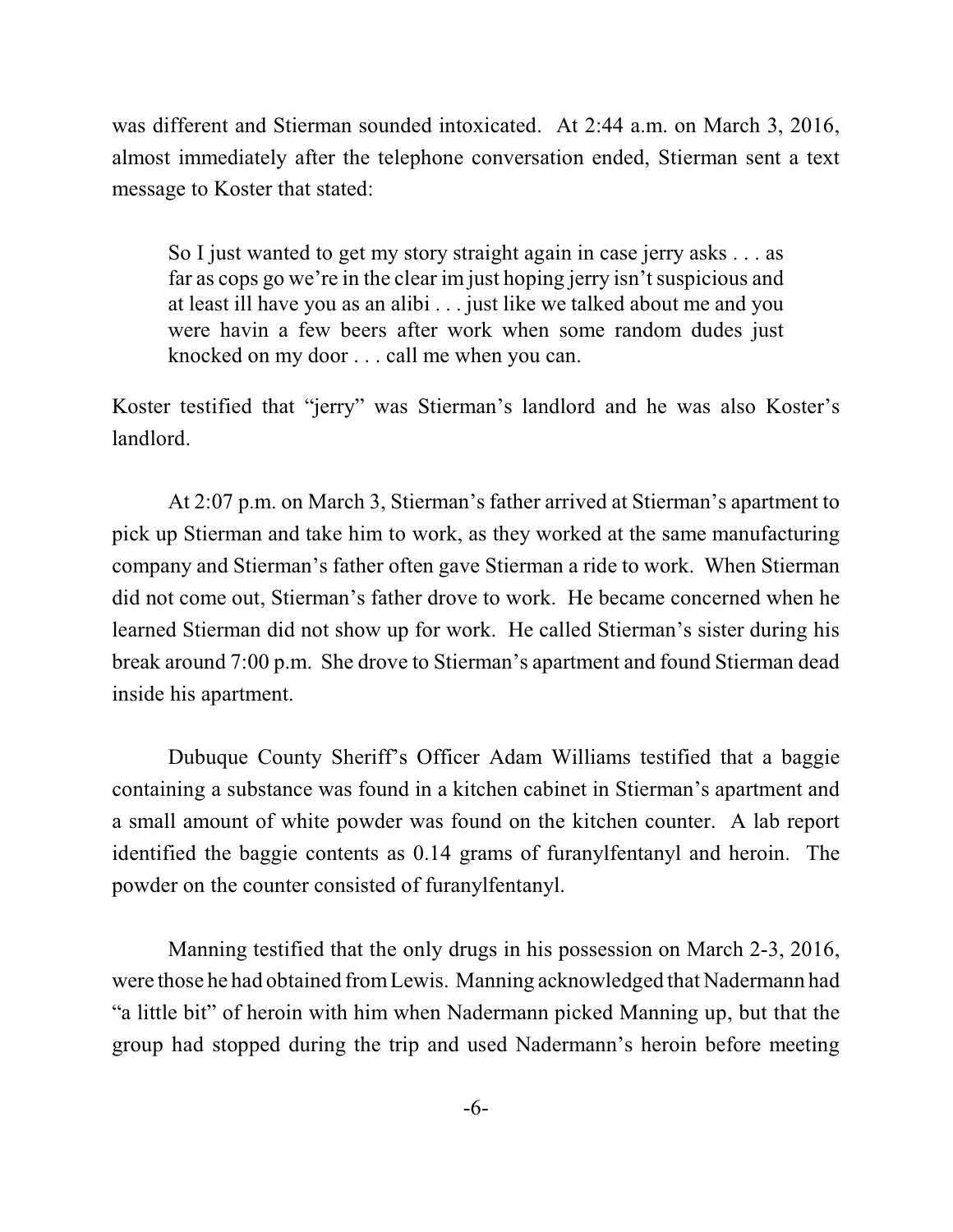Lewis. Manning testified that he received a call from Lewis a couple days later asking for the money for the heroin that had been fronted. Manning told Lewis that he did not have the money and never paid Lewis for the heroin.

Dr. Julia Goodin, Chief Medical Examiner for the State of Tennessee, who previously held the same position for the State of Iowa, performed an autopsy on Stierman. She offered her expert opinion at trial that furanylfentanyl was the cause of Stierman's death based on the toxicology report, her autopsy findings, and evidence gathered from Stierman's apartment. Because Stierman's urine was presumptively positive for opiates, Dr. Goodin could not rule out the possibility that another opiate was involved as well. Dr. Goodin testified at trial that it was her opinion that Stierman would not have died if he had not used furanylfentanyl.

## **II. Discussion**

Lewis contends the evidence was insufficient to sustain the convictions. He raises several arguments, but his main argument focuses on whether the district court erred when it convicted him on the charged offenses because at most he was guilty of distributing heroin, for which the death/serious bodily injury sentencing enhancement found in 21 U.S.C. §841(b)(1)(C) would not apply. We consider each of Lewis's arguments in turn.

"We review the sufficiency of the evidence de novo, viewing evidence in the light most favorable to the government, resolving conflicts in the government's favor, and accepting all reasonable inferences that support the verdict." United States v. Trejo, 831 F.3d 1090, 1093 (8th Cir. 2016) (quoting United States v. Washington, 318 F.3d 845, 852 (8th Cir. 2003)) (internal quotation omitted). "Reversal is appropriate only where a reasonable [fact finder] could not have found all the elements of the offense beyond a reasonable doubt." Id. at 1093–94 (quoting United States v. Armstrong, 253 F.3d 335, 336 (8th Cir. 2001)) (internal quotation omitted).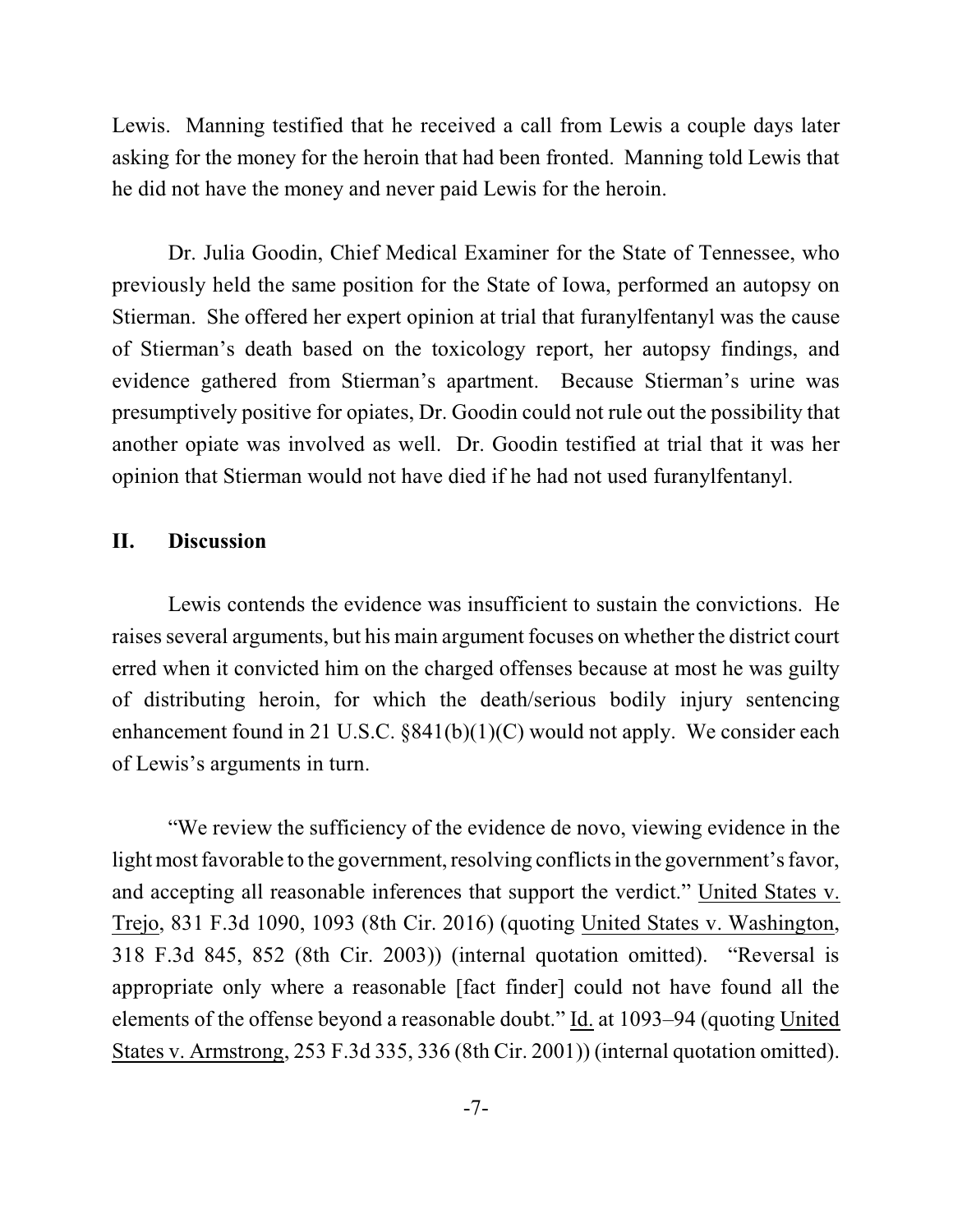Lewis contends the evidence failed to establish a conspiracy between Manning and him because Manning had no intention of paying for the drugs. It is immaterial whether Manning repaid Lewis or intended to repay Lewis. "To convict a defendant of conspiracy to distribute drugs, the government must prove that there was an agreement to distribute drugs, that the defendant knew of the agreement, and that the defendant intentionally joined in the agreement." United States v. Chavez-Alvarez, 594 F.3d 1062, 1066 (8th Cir. 2010) (citing United States v. Benitez, 531 F.3d 711, 716 (8th Cir. 2008)). "An agreement to join a conspiracy need not be explicit and can be inferred from the facts of the case." United States v. Davis, 826 F.3d 1078, 1081 (8th Cir. 2016) (citing United States v. Slagg, 651 F.3d 832, 840 (8th Cir. 2011)).

There is overwhelming evidence in the record establishing that Lewis and Manning were engaged in a heroin trafficking conspiracy. Manning testified that he had been receiving heroin from Lewis for approximately two months. Manning paid Lewis \$200 from a previously fronted drug transaction when he obtained the five grams of heroin that gave rise to the charges in this case. Overwhelming evidence established that Lewis distributed heroin to Manning on March 2, 2016. Lewis agreed to front the drugs to Manning in return for \$800. The charged offense was a conspiracy to distribute drugs, not to sell them. There was sufficient evidence for the district court to conclude that Lewis knowingly and voluntarily joined a conspiracy to distribute heroin, and he shared a common purpose with Manning and others.

Lewis's identification of evidence that weighs against the verdicts and his claim that Manning provided "self-serving" testimony are arguments that go to the district court's credibility determinations and weight to be given the evidence. "[W]e will not disturb the district court's reasoned credibility determinations." United States v. Bowie, 618 F.3d 802, 814 (8th Cir. 2010).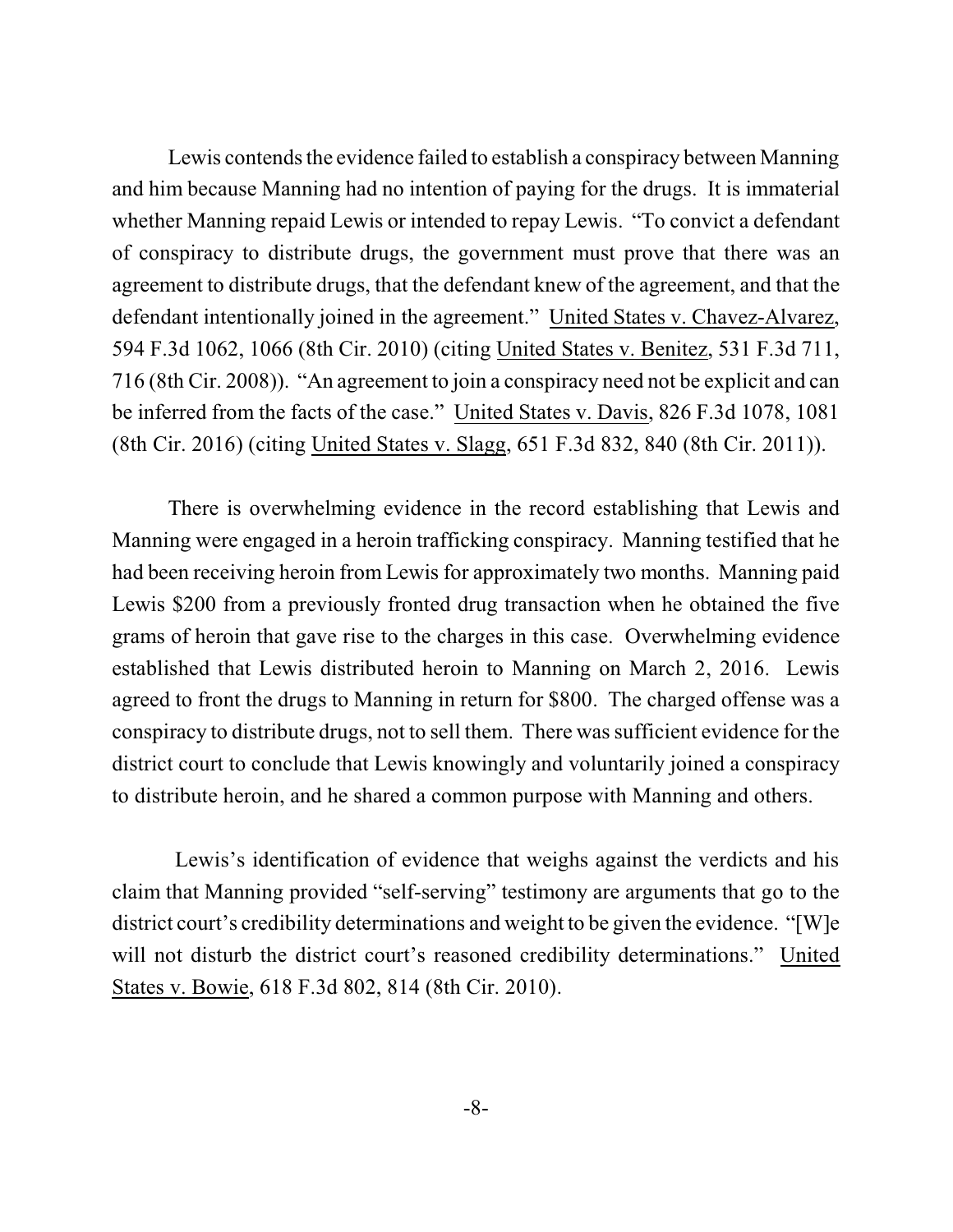The court next turns to the focal point of Lewis's appeal, whether the sentencing enhancement found in §  $841(b)(1)(C)$  is sustainable on the record. Lewis contends that the government failed to prove whether it was the heroin, furanylfentanyl, or combination of heroin and furanylfentanyl that caused the overdoses and death. Expert testimony provided by medical professionals established beyond a reasonable doubt that Vanamburg and Kelly would not have overdosed "but-for" the use of furanylfentanyl and that Stierman would not have died "but-for" the use of furanylfentanyl.

The government was not required to prove that Lewis knowingly distributed an analogue of a controlled substance. We have repeatedly explained that "[a] defendant does 'not need to know the exact nature of the substance in [his] possession, only that it was a controlled substance of some kind.'" United States v. Anwar, 880 F.3d 958, 967 (8th Cir. 2018) (quoting United States v. Morales, 813 F.3d 1058, 1068 (8th Cir. 2016)). Section 841(b)(1)(C) is a sentencing enhancement, not a separate offense. To sustain a conviction under 21 U.S.C. § 841(a)(1) with a serious bodily injury or death enhancement under  $\S$  841(b)(1)(C), the government must prove: "(i) knowing or intentional distribution of [an illicit drug], . . . and (ii) [serious bodily injury or] death caused by ('resulting from') the use of that drug." Burrage v. United States, 571 U.S. 204, 210 (2014).

The Supreme Court explained that "where use of the drug distributed by the defendant is not an independently sufficient cause of the victim's death or serious bodily injury, a defendant cannot be liable under the penalty enhancement provision of § 841(b)(1)(C) unless such use is a but-for cause of the death or injury." Id. at 218–19. Following Burrage, the statutory sentencing enhancement in  $\S 841(b)(1)(C)$ may be proved in two ways:(1) "but-for" cause, or(2) independently sufficient cause.